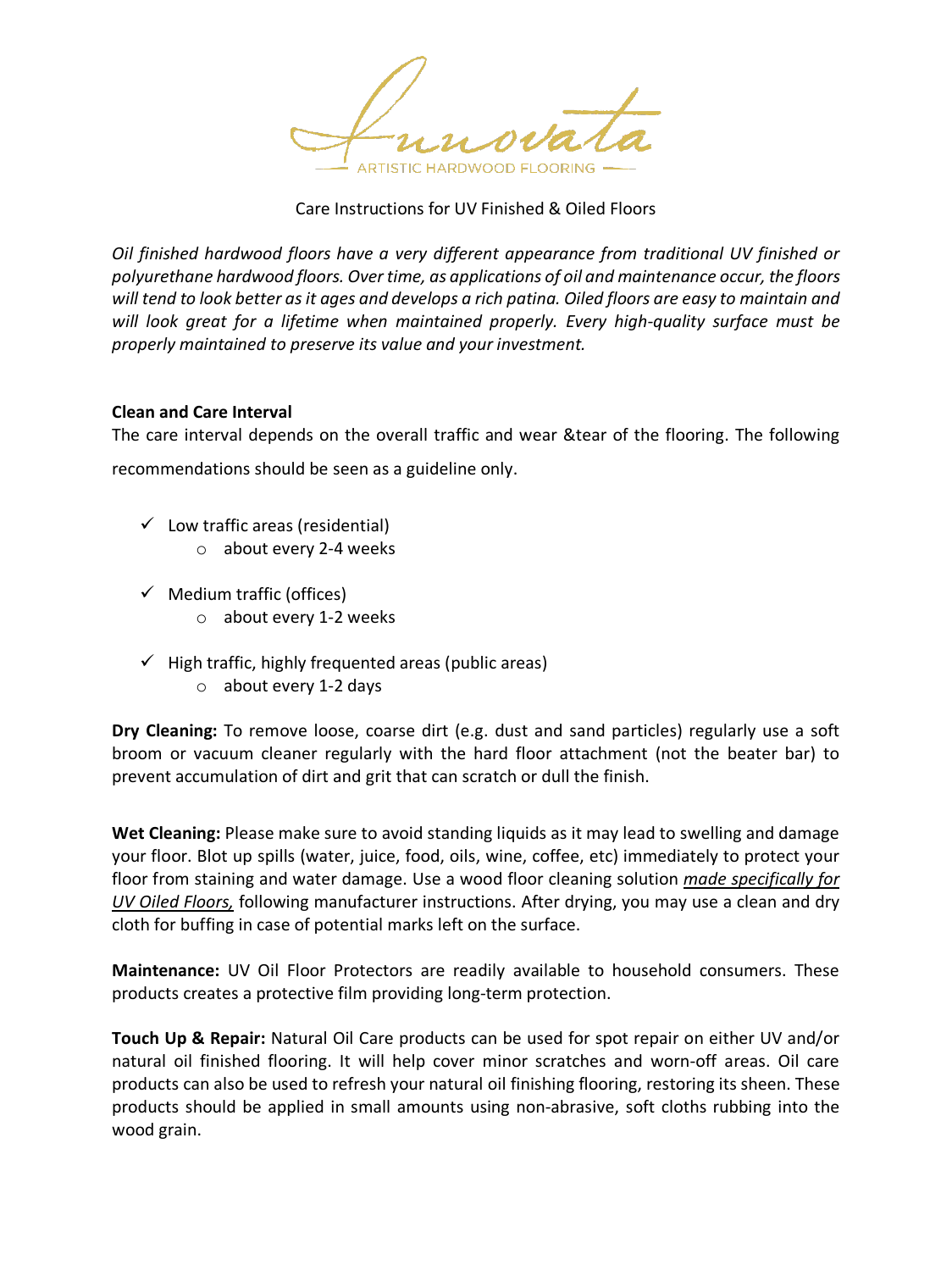**Fading:** Natural floors contain organic pigments and are subject to fading when exposed to direct sunlight. Where possible, use drapes or other systems to protect your floor from excessive light.

**Joints:** A natural plank floor system expands and contracts in response to fluctuations in temperature and humidity. By controlling the environment, maintaining an adequate temperature and relative humidity, you will minimize the visible effects of the seasonal contraction and expansion of your floor. Optimum recommended temperature is 68°F – 72°F and relative humidity is 30% - 50%. *In very dry climates, the use of a humidifier might be necessary.* 

To purchase recommended maintenance products, contact your Authorized Innovata Flooring Dealer.

**AFTER INSTALLATION**: If the floor needs to be covered to prevent wear and dirt penetration due to additional construction, use paper or cardboard. Do NOT tape paper or cardboard to the floor to keep it in place. Do NOT adhere any tape to the face of the floor as it will damage the finish. NEVER use plastic, which does not allow the floor to breathe. This operation should be performed by the installer if it is necessary.

# **REGULAR, ROUTINE CLEANING & MAINTENANCE WITH WOCA SOAP:**

WOCA Natural Soap is designed to clean and protect oil finished surfaces from dirt, stains and wear and tear. WOCA Natural Soap cleans and leaves behind an invisible layer of soy and coconut fats, which greatly help to ward off most anything. In fact, when used on a regular basis, WOCA Natural Soap increasingly makes your oil finished wood floor more dirt and wear resistant and easier to keep clean.

Follow these simple steps:

- 1. Daily cleaning is done with vacuum cleaner or by sweeping. The frequency of floor cleaning depends on the wear on the floor.
- 2. Natural Soap is shaken carefully before use.
- 3. Mix 3 ounces of Soap into each gallon of lukewarm water. It is recommended always to work with 2 buckets; one with the Soap solution and the other one with rinse water. Clean the floor with minimum quantity of water – leave soap water on floor briefly in order to dissolve dirt. Remove dirty soap water with hard-wrung cotton mop or cotton cloth and rinse out in rinse water bucket. Change rinse water often!
- 4. Always wipe floor with soap water on hard-wrung mop or cloth in order to re-establish the protective Natural Soap film.
- 5. Using the 2-bucket cleaning method is effective and yields an extremely clean surface. It is, however, also possible to use a Swiffer-type system in combination with WOCA Soap Spray, provided that any micro fiber pad is replaced with a cotton pad.

**Please note:** DO NOT use microfiber as this will gradually wear down most wood floor finishes.

**Tip:** If a haze is visible after the soap treatment, put a cotton cloth under a dust mop and quickly polish away the haze.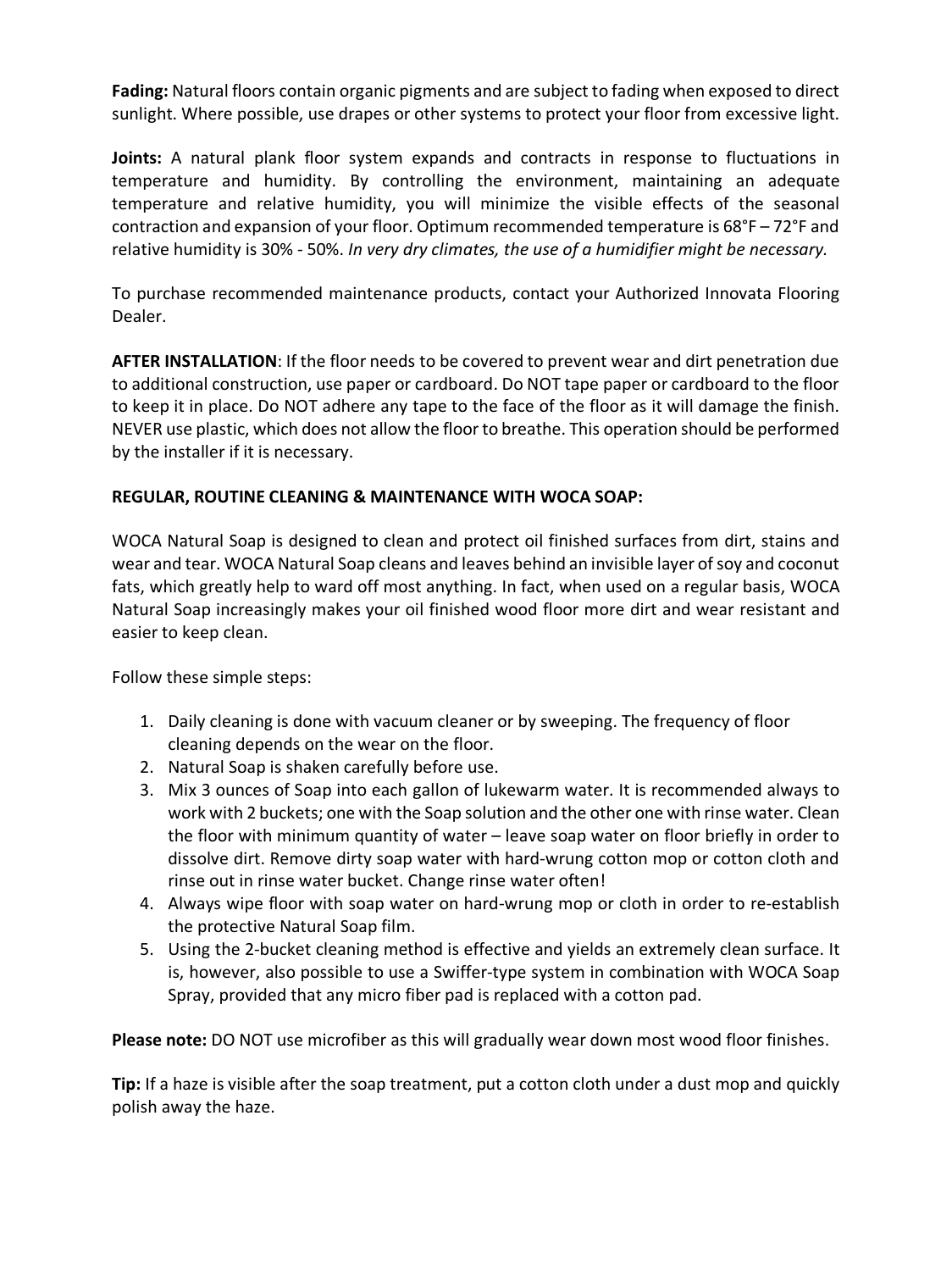# **PERIODIC MAINTENANCE WITH WOCA OIL REFRESHER (generally 1-4 times a year)**

WOCA Oil Refresher, available in Natural and White, is used for periodic cleaning and maintenance of oiled wood floors. Oil Refresher combines efficient cleaning with oil rejuvenation, as additional oil penetrates the wood and forms a protective layer in the surface.

#### **Work Instructions:**

- 1. Shake the bottle well before and during use.
- 2. The floor must be free of dust before treatment.
- 3. Mix Oil Refresher with lukewarm water in a ratio of 1:40 (3 oz. Refresher per gallon of water).
	- 1. Mixing ratios can vary depending on wear and requirement.
	- **2. We recommend using two buckets, one with Oil Refresher solution, the other with clean rinse water.**
- 4. Mop a small section of floor with a lightly wrung cotton mop along the wood grain. Immediately afterwards, dip mop into Oil Refresher solution, wring it hard and mop the area, again along the grain. Change rinse water often!
- 5. Leave the floor to **dry for approx. 2 hours before use**.
- 6. For slightly higher sheen, polish the dry floor with a white pad.
- 7. It is possible to use WOCA Oil Refresher Spray with a Swiffer-type system, provided that any microfiber pad is replaced with a cotton pad.

**Please note:** DO NOT use microfiber as this will gradually wear down most wood floor finishes.

**Tip:** If a haze is visible after the Oil Refresher treatment, put a damp cotton cloth under a floor machine and polish it off, or mop the floor with water only.

# **REJUVENATION WITH WOCA MAINTENANCE OIL (as needed)**

WOCA Maintenance Oil may be used for the maintenance of all oiled wood surfaces and is especially suitable for regular maintenance of oiled wood floors. Maintenance Oil is available in several colors. Product, room and floor temperature should be at least 59 degrees. Ensure good ventilation during application and drying time.

# **Work Instructions:**

- 1. Wash floor with WOCA Wood Cleaner using 3 ounces per gallon of lukewarm water. Let the floor dry completely.
- 2. Shake oil container well before and during use.
- 3. Apply approx. 1-2 ounces per 40-50 sq. ft. onto the floor and polish oil by hand or with floor machine.
- 4. It is important that the Maintenance Oil is carefully polished into the wood. Continue polishing until the wood appears saturated and the surface looks uniform.
- 5. Polish off all excess oil from floor using cotton cloths under the pad before proceeding with the next section of floor to be finished. Hand wipe all edges and corners. The floor should not appear wet and no excess oil should be left on the surface.
- 6. When using a floor machine the oil will be pre-hardened after approx. 4 hours and may be cautiously taken into use. Manually polished floors after 24 hours.
- 7. Do not expose floor or woodwork to water during hardening time of 24 hours.